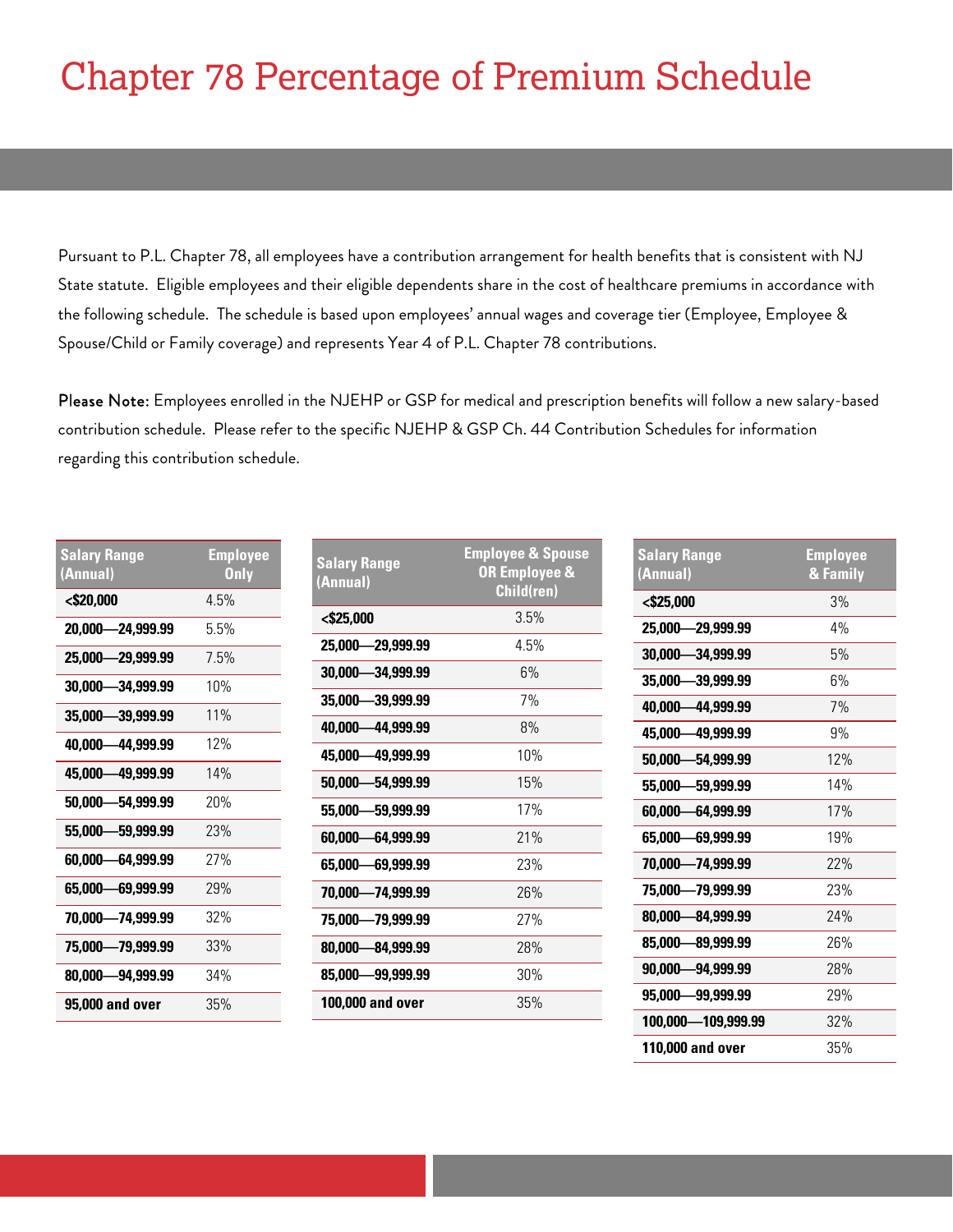### NJ Educator's Health Plan (NJEHP): *Chapter 44 Salary Based Contribution Schedule*

The Chapter 44 NJ Educators' Health Plan is tied to a new salary based employee contribution schedule, that applies only to medical and prescription benefits. It does not apply to any other coverage that may be offered by the district, such as dental coverage. **For contributions for all other medical, prescription plans, or lines of coverage, please speak with your Business Office.**

| <b>NJEHP Salary Based Contribution</b> | <b>Single</b> | <b>Parent + Child</b> | <b>Employee + Spouse</b> | <b>Family</b> |
|----------------------------------------|---------------|-----------------------|--------------------------|---------------|
| $$0.00 - $40,000$                      | 1.7%          | 2.2%                  | 2.8%                     | 3.3%          |
| \$40,001 - \$50,000                    | 1.9%          | 2.5%                  | 3.3%                     | 3.9%          |
| \$50,001 - \$60,000                    | 2.2%          | 2.8%                  | 3.9%                     | 4.4%          |
| \$60,001 - \$70,000                    | 2.5%          | 3.0%                  | 4.4%                     | 5.0%          |
| \$70,001 - \$80,000                    | 2.8%          | 3.3%                  | 5.0%                     | 5.5%          |
| \$80,001 - \$90,000                    | 3.0%          | 3.6%                  | 5.5%                     | 6.0%          |
| \$90,001 - \$100,000                   | 3.3%          | 3.9%                  | 6.0%                     | 6.6%          |
| $$100,001 - $125,000*$                 | 3.6%          | 4.4%                  | 6.6%                     | 7.2%          |

#### Please Note:

- Employees with salaries above \$125,000 shall pay at the \$125,000 rate.
- This is for the medical and prescription benefits ONLY under the NJEHP, and **DOES NOT** apply to any other benefits you may be enrolled in with the district.
- For additional assistance regarding your employee contributions, please refer to your Business Office.